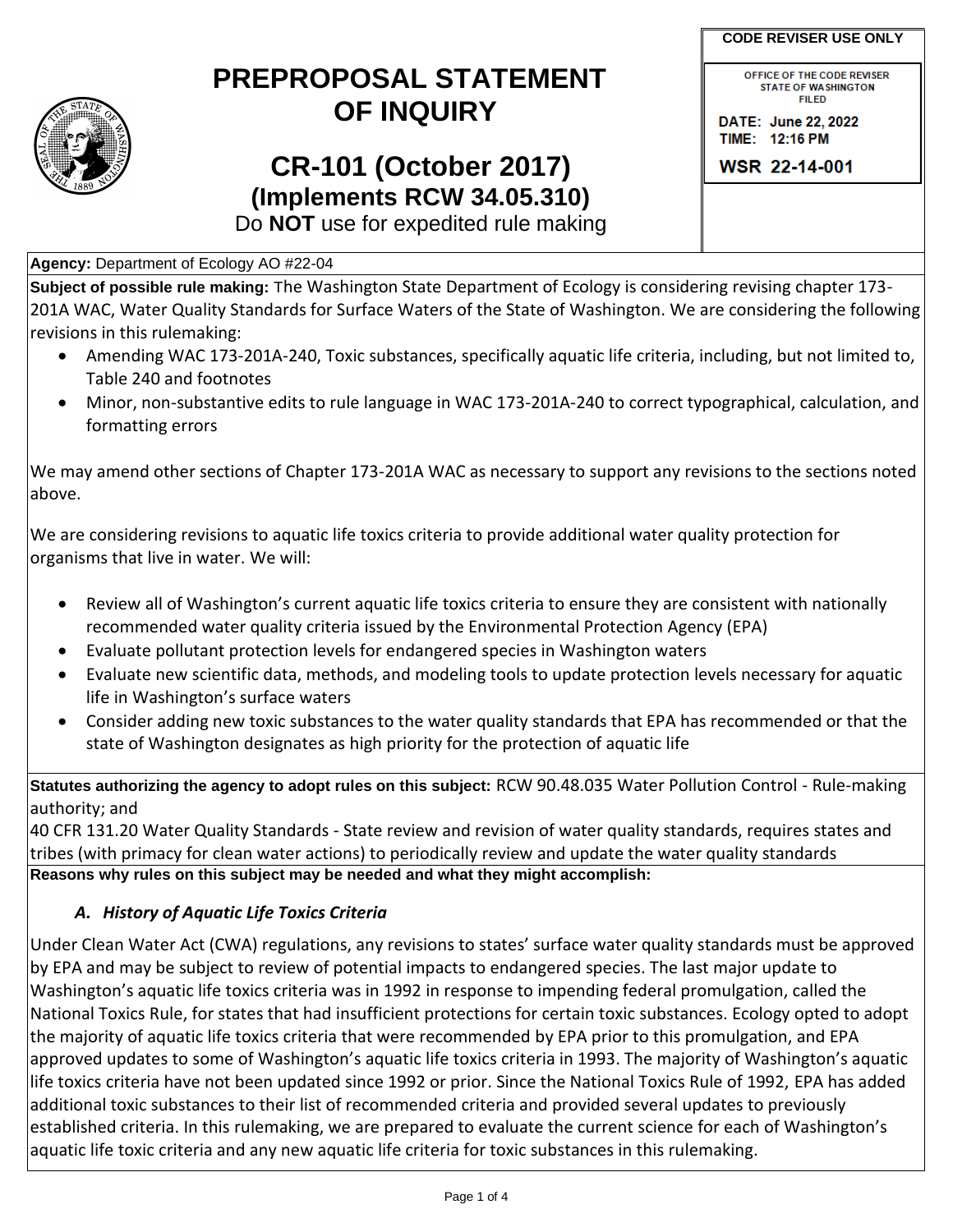#### *B. Litigation*

On December 29, 2021, the U.S. District Court ruled that EPA would be required to determine within 180 days if Washington's current aquatic life toxics criteria are consistent with the Clean Water Act or if they need to be revised (NWEA vs. EPA, 2021, Case No. C20-1362 MJP). If they are determined to be inadequate, the CWA requires EPA to promulgate new regulations for Washington, unless the state adopts them in the meantime.

Although litigation between EPA and Northwest Environmental Advocates (NWEA) continues, we are proceeding with the original plan to update the aquatic life toxics criteria after completing the human health toxics criteria updates and the recently completed Salmon Spawning Habitat Protection Rule. Our preference is to do a statespecific evaluation of EPA's aquatic life toxics criteria recommendations and avoid federal promulgation of these criteria for Washington.

### **C. Triennial Review**

During the last public review of Ecology's draft workplan in 2021, we received overwhelming support from commenters for updating rules for aquatic life toxics criteria based on new information and approaches to aquatic life protection. We considered and received feedback on several approaches to rulemaking during our 2021 Triennial Review Process. The different approaches to revising the aquatic life toxics criteria include:

- Updating different classes (such as metals and organics) of toxic substances in staggered rulemakings
- Rulemakings for different groups of toxic substances based on highest priority
- A review and update of all necessary criteria in a single rulemaking.

We received public support for updates to aquatic life toxics in a single rulemaking and a strategy that involves two rulemakings based on different chemical classes.

## *D. Approach to this Rulemaking*

We have decided to proceed with updating all necessary aquatic life toxics criteria in a single rulemaking. This decision is influenced in part by ongoing litigation for EPA to evaluate and potentially promulgate aquatic life toxics criteria. We anticipate that a single rulemaking of all aquatic life toxics criteria will be more efficient than multiple rulemakings. Stakeholders, tribes, and other interested parties will be able to engage in the full scope of aquatic life toxic criteria considerations within one rulemaking, without Ecology placing one toxic substance or group of substances at a higher priority than others.

In this rulemaking, we will compare EPA's nationally recommended aquatic life toxics criteria against Washington's current criteria to determine if updates are needed. We will also consider any draft EPA criteria that may not be finalized before the rule proposal phase of this rulemaking. Furthermore, we will evaluate previous Endangered Species Act (ESA) consultations and associated National Oceanic and Atmospheric Administration and US Fish and Wildlife Service Biological Opinions from other Pacific Northwest states (such as Idaho and Oregon) to anticipate whether EPA national recommendations will meet ESA protection requirements.

Previous ESA consultation reports for criteria in other states have indicated that EPA's recommendations for some aquatic life toxics may not adequately protect ESA listed species. If particular toxics are not deemed "approvable" through ESA consultation, we will evaluate new scientific data, alternative methods to calculate criteria, and the new modeling tools as remedies to providing full protection to aquatic life species, including endangered species.

#### **E. Rulemaking Scope**

We have identified several aquatic life toxics criteria that should be reviewed based on EPA's updates to nationally recommended criteria. For several toxic substances, EPA recommended 304(a) criteria are more stringent than Ecology's aquatic life toxics criteria. We will need to evaluate EPA recommendations and make a decision on whether to adopt them or conduct a state-specific modification of the criteria.

Table 1 shown below lists Washington's aquatic life toxic criteria and those criteria that should be evaluated based on more recent EPA updates. Table 2 below lists potential criteria that are not included in Washington's water quality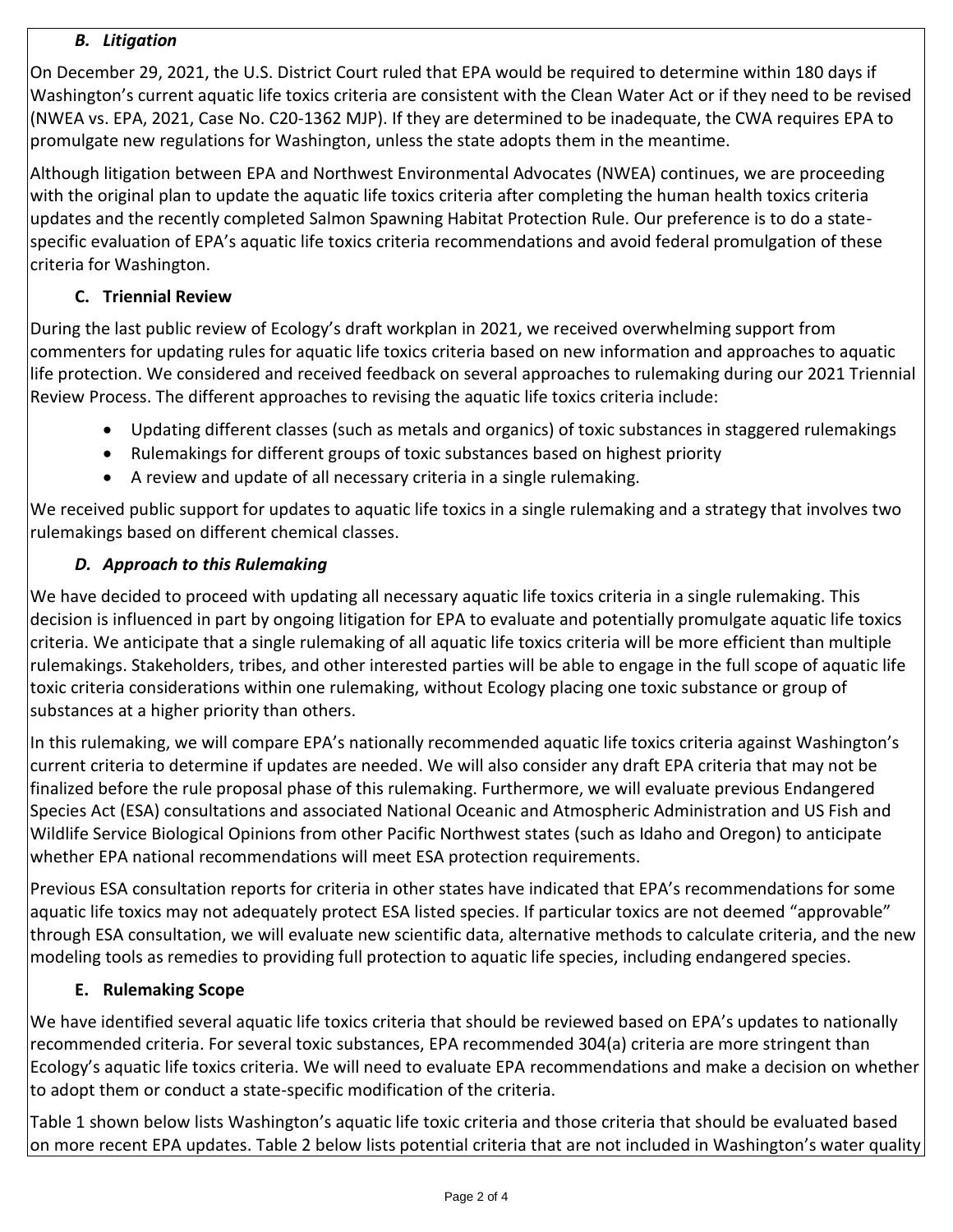standards for aquatic life toxics but are recommended by EPA. Ecology may choose to update criteria regardless of EPA recommendations based on new data and/or the need to adopt more protective values for endangered species.

| $100$ of iterial compared with Error idea appared.<br><b>Washington's Aquatic Life Toxics Criteria</b>                         |         |               |  |  |
|--------------------------------------------------------------------------------------------------------------------------------|---------|---------------|--|--|
| <b>Toxic Substance</b>                                                                                                         | Year    | Year EPA Last |  |  |
|                                                                                                                                | Adopted | Updated       |  |  |
| 4,4'-DDT (and metabolites)                                                                                                     | 1988*   | 1980          |  |  |
| Aldrin                                                                                                                         | 1988*   | 1980          |  |  |
| Ammonia                                                                                                                        | 2003    | 2013          |  |  |
| Arsenic                                                                                                                        | 1992    | 1995          |  |  |
| Cadmium                                                                                                                        | 1992    | 2016          |  |  |
| Chlordane                                                                                                                      | 1988*   | 1980          |  |  |
| Chloride (dissolved)                                                                                                           | 1992    | 1988          |  |  |
| Chlorine (total)                                                                                                               | 1988    | 1986          |  |  |
| Chlorpyrifos                                                                                                                   | 1988*   | 1986          |  |  |
| Chromium III                                                                                                                   | 1992    | 1995          |  |  |
| Chromium VI                                                                                                                    | 1992    | 1995          |  |  |
| Copper                                                                                                                         | 1992    | 2007          |  |  |
| Cyanide                                                                                                                        | 1988*   | 1985          |  |  |
| Dieldrin                                                                                                                       | 1988*   | 1995          |  |  |
| Endosulfan                                                                                                                     | 1988*   | 1980          |  |  |
| Endrin                                                                                                                         | 1988*   | 1995          |  |  |
| Heptachlor                                                                                                                     | 1988*   | 1980          |  |  |
| Hexachlorocyclohexane (gamma-<br>BHC; Lindane)                                                                                 | 1988*   | 1995          |  |  |
| Lead                                                                                                                           | 1992    | 1984          |  |  |
| Mercury                                                                                                                        | 1992    | 1995          |  |  |
| <b>Nickel</b>                                                                                                                  | 1992    | 1995          |  |  |
| Parathion                                                                                                                      | 1988*   | 1995          |  |  |
| Pentachlorophenol (PCP)                                                                                                        | 1992    | 1995          |  |  |
| Polychlorinated Biphenyls (PCBs)                                                                                               | 1988*   | 1986          |  |  |
| Selenium                                                                                                                       | 1992    | 2016          |  |  |
| Silver                                                                                                                         | 1992    | 1980          |  |  |
| Toxaphene                                                                                                                      | 1988*   | 1986          |  |  |
| Zinc                                                                                                                           | 1992    | 1995          |  |  |
| *Record of identical criteria in 1988 standards but not in 1981. Criteria<br>may have been incorporated between 1982 and 1988. |         |               |  |  |

#### **Table 1. Washington's current list and adoption year of aquatic life toxics criteria compared with EPA's last updates.**

#### **Table 2. Toxic substances listed in EPA national recommended criteria that are not currently adopted by Washington.**

| <b>Toxic Substance</b>    | <b>Year Last Updated</b> |  |
|---------------------------|--------------------------|--|
| Acrolein                  | 2009                     |  |
| Aluminum                  | 2018                     |  |
| <b>Boron</b>              | 1986                     |  |
| Carbaryl                  | 2012                     |  |
| Demeton                   | 1985                     |  |
| Diazinon                  | 2005                     |  |
| Guthion                   | 1986                     |  |
| <b>Heptachlor Epoxide</b> | 1981                     |  |
| Iron                      | 1986                     |  |